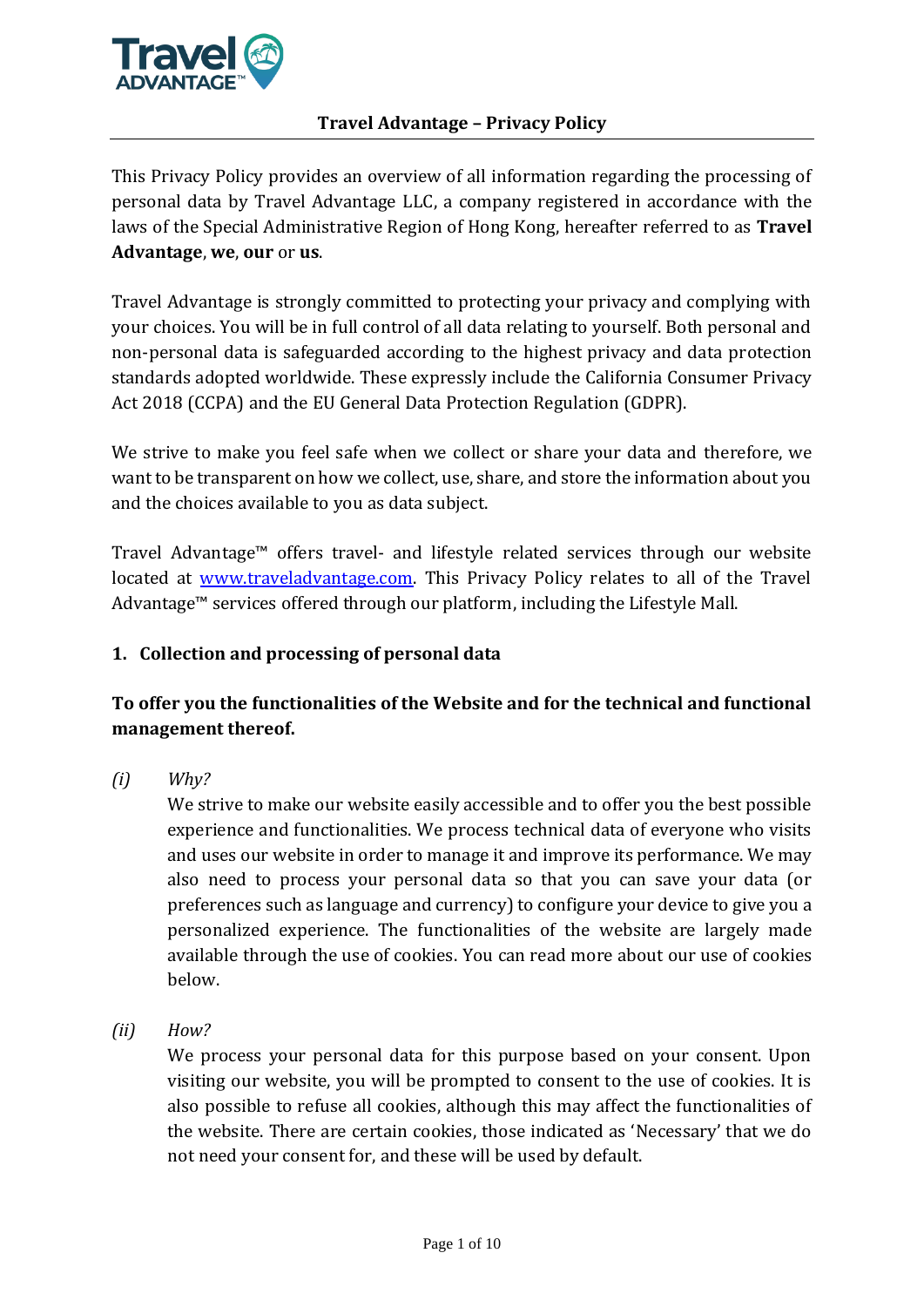

# *(iii) What?*

We process all personal data that you have entered on our website or that is generated by the use of our cookies, including your IP address and which internet browser you use.

*(iv) How long?*

Storage for this purpose differs per cookie. Please read more on cookies below. However, data gathered for this purpose shall never be stored for longer than 2 years.

# **For answering your questions and handling complaints**

*(i) Why?*

If you contact us at our office, whether via email or phone, through a contact form, or via the live chat on the website, we will use your personal information to answer your question or to handle a complaint.

*(ii) How?*

We process your personal data based on consent and legitimate interest. Where possible, we will ask for your consent before you contact us, such as through the contact form. In any other case, our legitimate business interest is formed by our intention to handle your complaints and questions carefully in order to properly run and improve our business.

*(iii) What?*

We process your name, contact details, your correspondence with us about your question or complaint and all other personal information that is required to answer your question or handle your specific query and/or complaint. If you include any further personal data in any message or correspondence with us, we may process this as well.

*(iv) How long?*

We keep your personal data for as long as necessary to complete your request or handle the complaint, plus an additional month, after which the data will be removed from our systems.

### **For relationship management and marketing**

*(i) Why?*

We may use the information provided by you when you contract to use our services for marketing purposes, such as the provision of newsletters. We use your personal data for the development, execution and analysis of market research and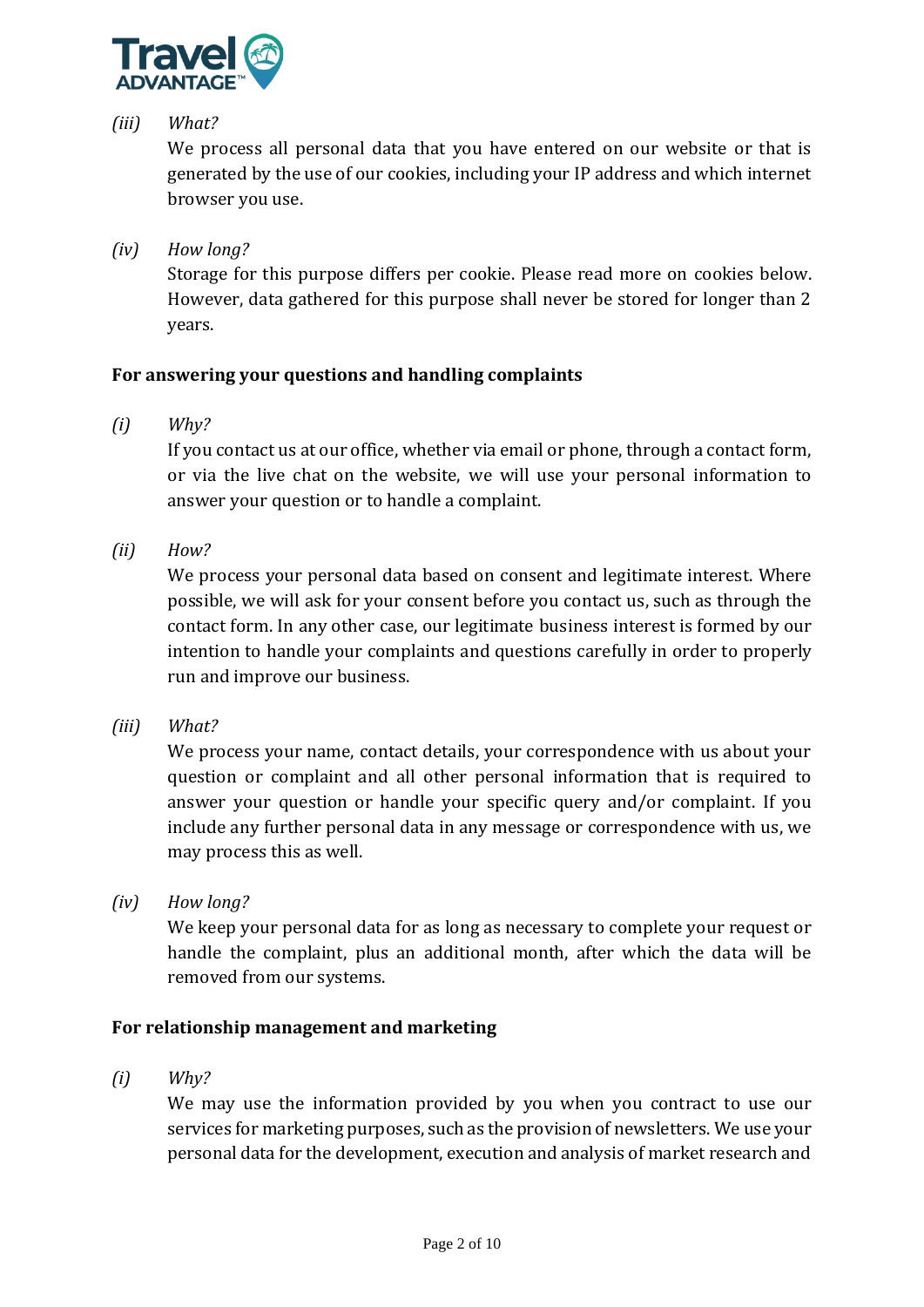

marketing strategies. Finally, we may use anonymized data to analyse our services and publish the results on our website or otherwise.

# *(ii) How?*

We process your personal data for this purpose based on your consent. You can withdraw your consent at any time. Under certain circumstances we may process personal data for this purpose without your consent if we have a legitimate business interest to do so.

*(iii) What?*

For this purpose, we process your contact details such as your e-mail address and personal details such as your name, testimonials, use of our services, contact preferences, and correspondence with us.

*(iv) How long?*

Personal data is stored for a maximum of 10 years after the termination of our relationship. After this period, your personal data will be deleted from our systems.

# **To set up an account for you on our website**

*(i) Why?*

In order to use our services, we will need your personal data to set up an account for you. We will receive your registration details from MWR Life. The transfer of this personal data is done in accordance with Section 4 below. Visit the MWR Life Privacy Policy for more details on how MWR Life handles your personal data.

*(ii) How?*

Data will be processed on the basis of your consent. We also process data for this purpose based on our contract with you, which is established once you accept the applicable Terms of Use. Finally, personal data is processed where this is in our legitimate business interest.

*(iii) What?*

We will process your contact details such as your email address, address, and phone number; and personal details such as your name and preferences. When setting up your own profile, you may choose to provide further personal data, such as a bio, profile image, country flag, and further details you willingly choose to include.

*(v) How long?*

We will retain your personal data for this purpose for as long as you maintain your relationship with us, and for at least 7 years.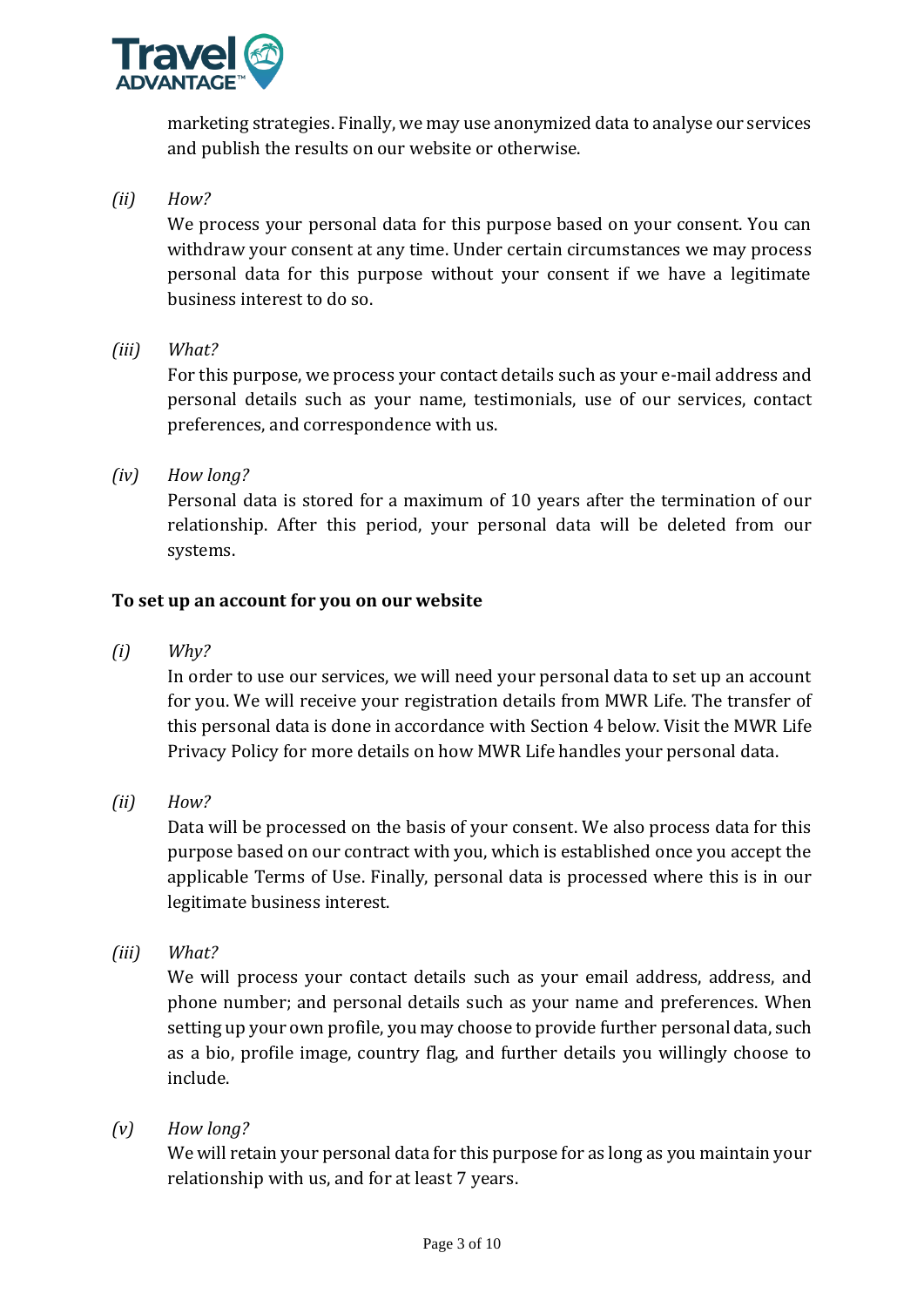

# **To assist you with organizing and booking a trip**

*(i) Why?*

We need personal data to help you book your trip, activity, hotel, or any other offer through our website. After the booking, we will need your personal data to update you on your booking, and follow-up correspondence.

*(ii) How?*

Data will be processed on the basis of your consent. We also process data for this purpose based on our contract with you, which is established once you accept the applicable Terms of Use. Finally, personal data is processed where this is in our legitimate business interest.

*(iii) What?*

We will process your contact details such as your email address, address, phone number; and personal details such as your name and preferences. Any additional details you provide when booking, such as medical information or details regarding other guests will also be processes. We will also need to process your payment details for this purpose so that we can secure your booking with the third-party service provider.

*(iv) How long?*

Your personal information will be stored for up to 7 years after the end of our relationship with you. After this period your personal data will be deleted from our systems.

### **To process an order you place through our Lifestyle Mall**

*(i) Why*

Upon placing an order through the Lifestyle Mall portal, we need to be able to perform our legal obligations in order to deliver the product(s) to you. We process your personal data to execute your order, process your payment, and for administrative purposes such as sending invoices.

*(ii) How?*

Data will be processed on the basis of your consent. We also process data for this purpose on the basis of our contract with you, which is established once you accept the applicable Terms of Use. Finally, personal data is processed where this is in our legitimate business interest.

*(iii) What?*

For this purpose, we process your contact details such as your (delivery) address, telephone number and e-mail address, personal data such as name and date of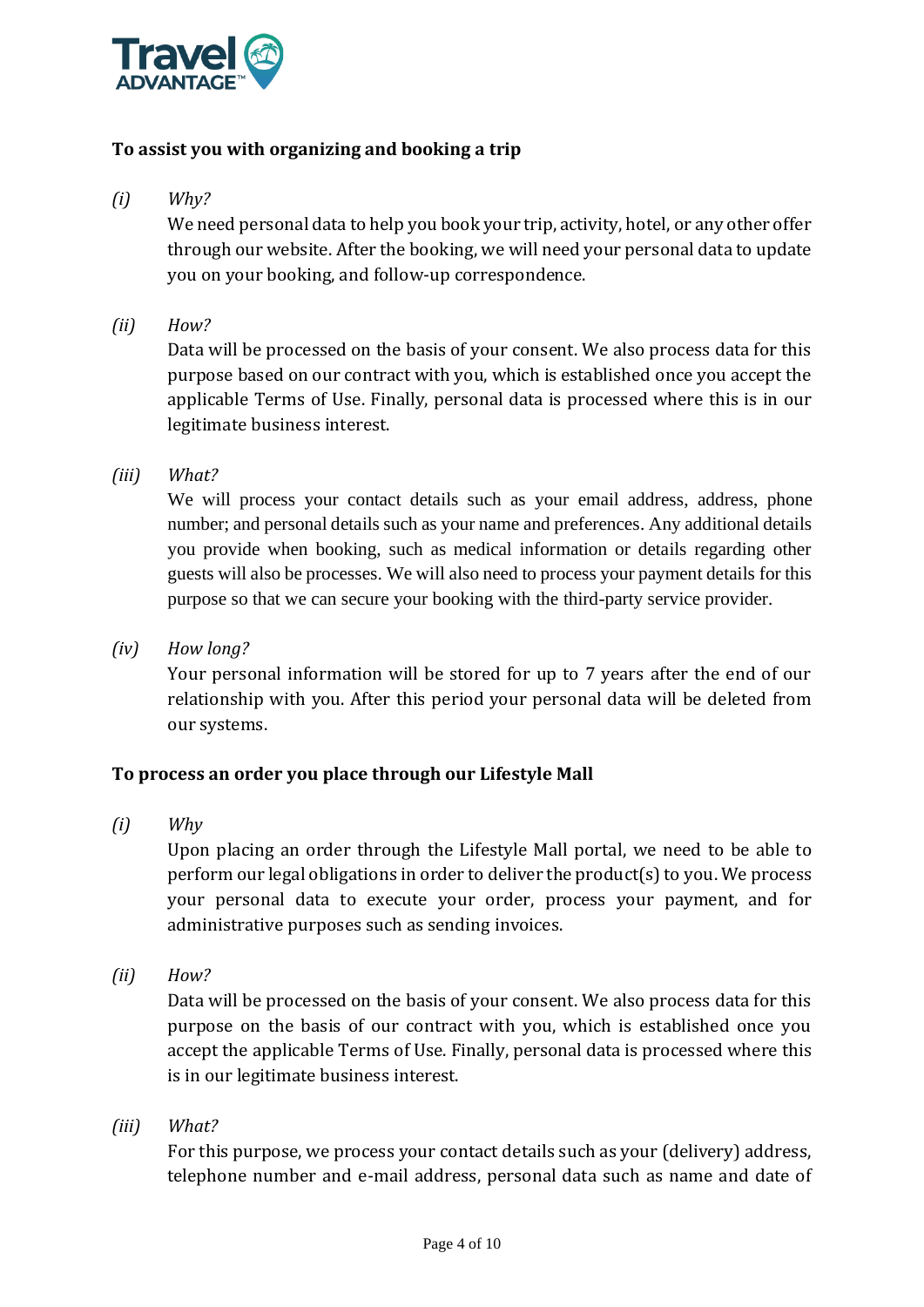

birth, payment and credit information, order history and other data stored in our database with all relations of Travel Advantage.

# *(iv) How long?*

Your personal information will be stored for up to 7 years after the end of our relationship with you. After this period your personal data will be deleted from our systems.

### **Processing of personal data for legal purposes**

In some circumstances, we need to process personal data for regulatory investigations and compliance purposes. This also helps to keep our website and services safe and secure. Among other things, we want to prevent fraud and illegal activity through our services.

# **2. The categories of personal data we collect**

As set out above under Section 1 of this Privacy Policy, the personal data we collect and process can be organized under the following categories. These categories are as specified under the CCPA but will apply equally to all users irrespective of their location.

- **A.** Identifiers such as your first and last name, names of individuals included on your booking, email address, and IP address;
- **B.** Contact details such as your phone number and address;
- **C.** Financial, medical, or health details such as your bank account number, payment card number, or medical details included by you on your own behalf in a booking;
- **D.** Internet or other electronic network activity such as the device you use and the usage of our website;
- **E.** Commercial details such as your booking and/or purchase information and order history.
- **F.** Geolocation data such as your physical location;
- **G.** Visual information such as if you choose to upload a photo of yourself to your profile; and
- **H.** Inferences such as analytics and language/currency preferences;

# **3. Our use of cookies**

Travel Advantage uses cookies on its website. A cookie is a small and simple file that can be stored on the hard drive of a computer. The cookies from Travel Advantage are only temporary, not permanent.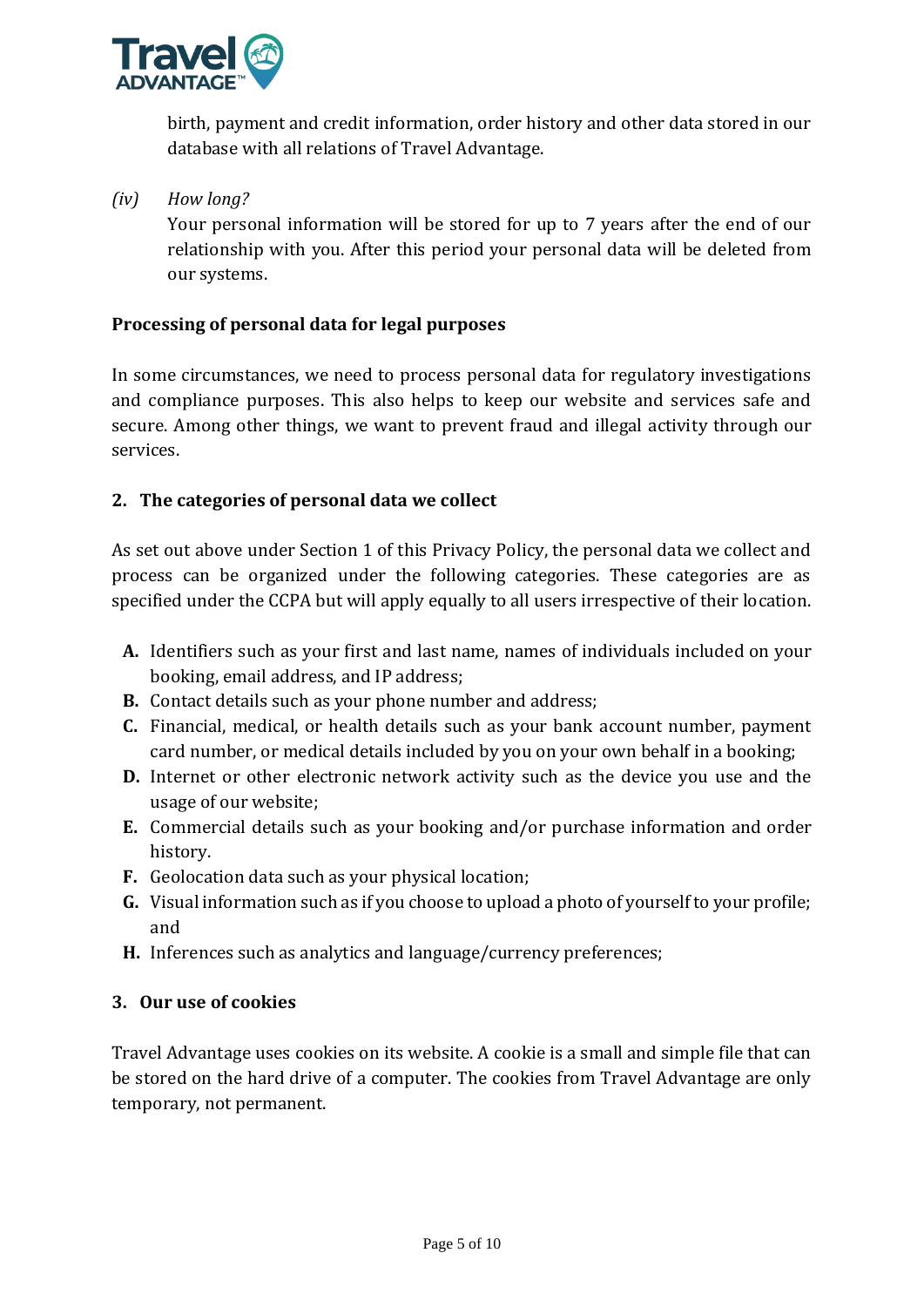

If you want to learn more about the cookies we use on our website, please visit 'Cookie Settings' on our website to access the cookie banner. Here, we have listed all the cookies that are active on the website where you can indicate your preferences.

We give you the possibility to give your consent to the use of cookies when you first access the website. If you, at a later point in time, wish to disable these cookies, you can follow the instructions below. You can also set your browser to notify you as soon as you receive a cookie or to deactivate cookies. In doing so, it is possible that our website will not function optimally.

Here we offer some specific information about cookies for the most commonly used browsers, and more specifically, how to disable them:

Cookies and Internet Explorer, see: [https://privacy.microsoft.com/en](https://privacy.microsoft.com/en-us/privacy#maincookiessimilartechnologiesmodule)[us/privacy#maincookiessimilartechnologiesmodule](https://privacy.microsoft.com/en-us/privacy#maincookiessimilartechnologiesmodule) Cookies and Firefox, see: [https://support.mozilla.org/en-US/kb/enable-and-disable](https://support.mozilla.org/en-US/kb/enable-and-disable-cookies-website-preferences)[cookies-website-preferences](https://support.mozilla.org/en-US/kb/enable-and-disable-cookies-website-preferences) Cookies and Google Chrome, see: <https://policies.google.com/technologies/managing?hl=en> Cookies and Safari, see:<https://www.apple.com/legal/privacy/en-ww/cookies/> Cookies and Opera, see:<https://help.opera.com/en/latest/web-preferences/>

### **4. Which third parties get access to your personal data?**

Within Travel Advantage, our employees, contractors, agents and directors have access to personal data, but only to the extent necessary to properly perform their individual tasks. Where necessary, these individuals are bound to the necessary privacy, confidentiality, and data protection obligations.

Travel Advantage only shares personal information with third parties if it is necessary to serve the applicable purpose as set out above. When a third party processes your personal data, this is only possible according to the instructions of Travel Advantage. By accepting this Privacy Policy, you consent to such use of your personal information by these third-party service providers. They therefore act as our data processor. In all cases, we will ensure that third parties with access to your personal information have implemented appropriate technical and organizational measures to maintain our intended level of privacy and security. We will conclude the necessary agreement with the data processor(s), whereby we include obligations to ensure that your personal data is only processed so that the data processor can fulfil his duty to provide services to us.

Under these conditions, the following third parties will have access to your personal data: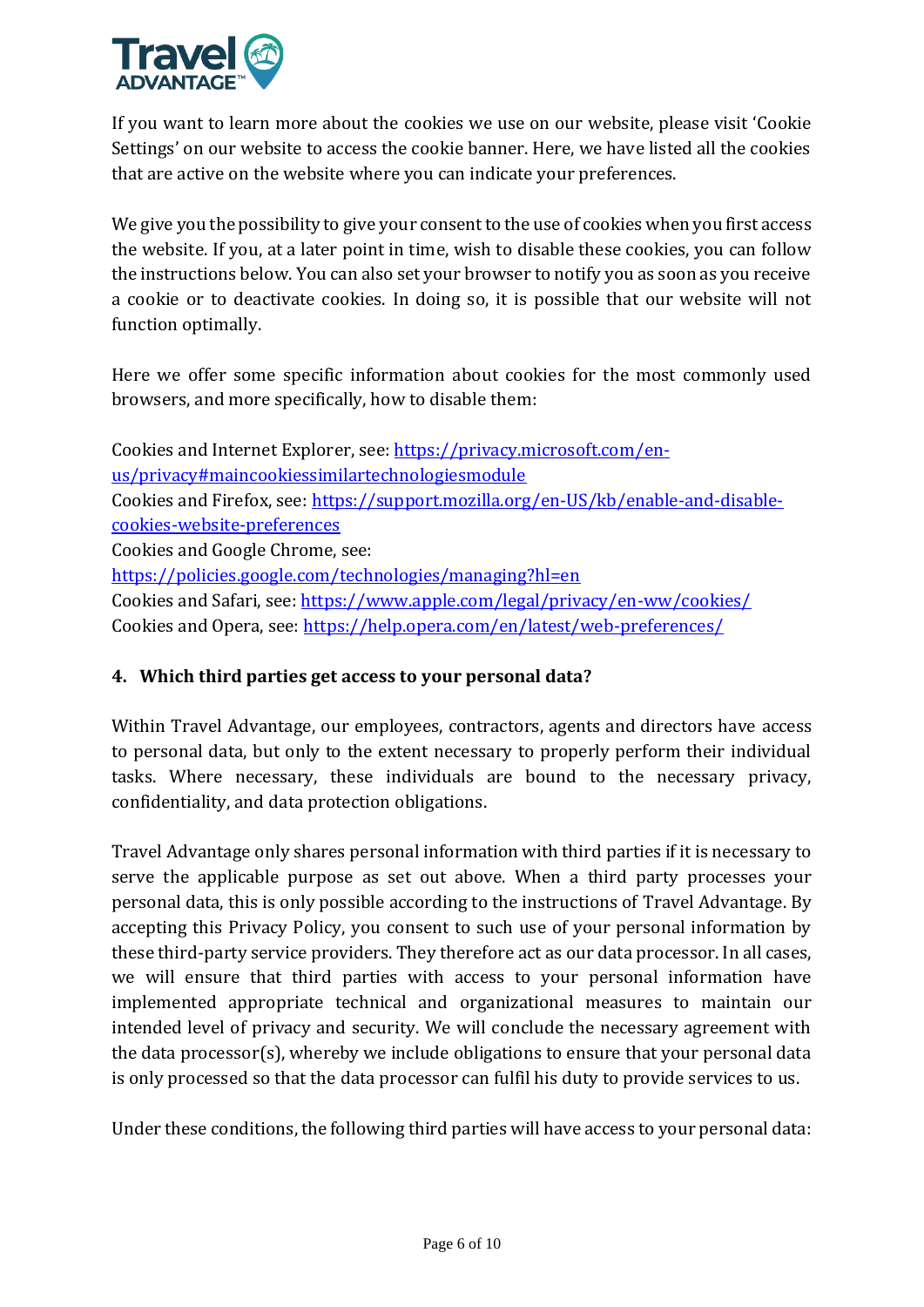

- Information regarding your use of the website and other information gathered through cookies is shared with web analytics, session recording, and online marketing services. You can read more about the use of cookies in Section 3.
- Our business model makes use of third-party product/service providers who will directly fulfill your order and/or deliver their service to you. When you place an order, the personal data necessary for the third party to deliver your product or render their service to you will be shared. Depending on what you purchased or booked, the details we need to share may include your name, address, contact details, payment details, any the names of any persons accompanying you on any booking. If you include any preferences or additional comments with your booking, these may be shared with the third-party provider as well.
- To support our operations, we make use of service providers. These service providers have access to your personal information only to perform these tasks on our behalf and are obligated not to disclose or use it for any other purpose. They may track your online behavior over time and across different internet websites or online services.
- Payment service providers will collect and process personal data to assist with transactions that take place on our website.
- We use professional advisors such as insurers, consultants, and legal professionals.

In all other cases, your personal information will not be provided to third parties, unless required by law.

# **5. Transfer of your personal data**

For EU users, whenever we transfer your personal data to countries outside of the European Economic Area (EEA), we will do so in accordance with the GDPR. Any party located outside of the EEA will have to enter into the EU Standard Contractual Clauses alongside any data processing agreement they enter into.

### **6. How do we secure your personal data?**

Your personal data is stored securely at all times. We value the protection or your privacy. We have therefore taken strong security measures to protect your data from loss, misuse, unauthorized access, disclosure, alteration, or destruction. We further ensure that personal data will only be accessible to those individuals within our business who are authorized based on their function.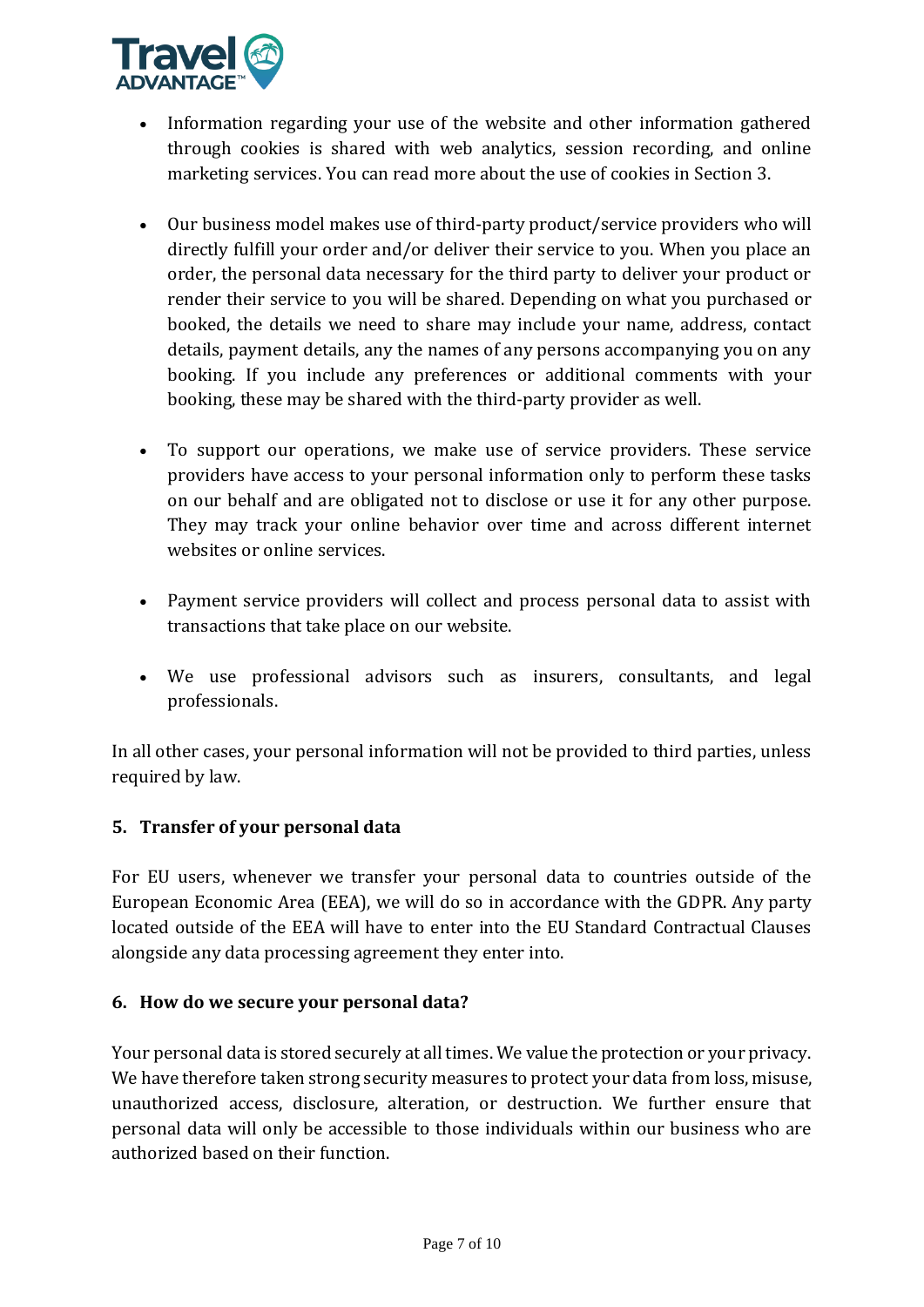

We have implemented technical and organizational measures to guarantee your safe visit to, and use, of our website. These measures include computer security and protected files and facilities. We regularly make backups. Your connection to the website is safe through the activation of a Secure Socket Layer (SSL).

Travel Advantage has processes in place to prevent, identify, report, and handle data protection breaches. However, in the event that a breach occurs, Travel Advantage will, without undue delay and if possible, within 72 of becoming aware of the breach, report said breach to the appropriate data protection authority.

# **7. What are your rights?**

As the owner of the personal data, you have the following rights:

- **Right of access**: You have the right to receive a copy of the personal information we hold about you to verify that we are lawfully processing the data.
- **Right to correction**: You may request any incomplete or incorrect information that we may have about you to be corrected or supplemented.
- **Right to be "forgotten"**: If there is no good reason to keep your personal information, we will stop processing. You also have the right to ask us to delete your personal information.
- **Right to limit the processing of your personal data**: You can submit a request not to process your personal data, either temporarily or permanently.
- **Right to portability**: You can submit a request to transfer your personal data to a person or institution designated by you.
- **Right to object to processing**: Under certain circumstances you can object to the processing of personal data altogether.
- **Right to withdraw consent**: You also have the right to withdraw your previously granted permission to process your personal data or to object to the processing of your personal data by Travel Advantage.
- The right to **non-discrimination** when you exercise any of your rights.
- If you are a California resident, you may request us to disclose to you:
	- The categories of personal information we have collected about you
	- The categories of sources from which the personal information is collected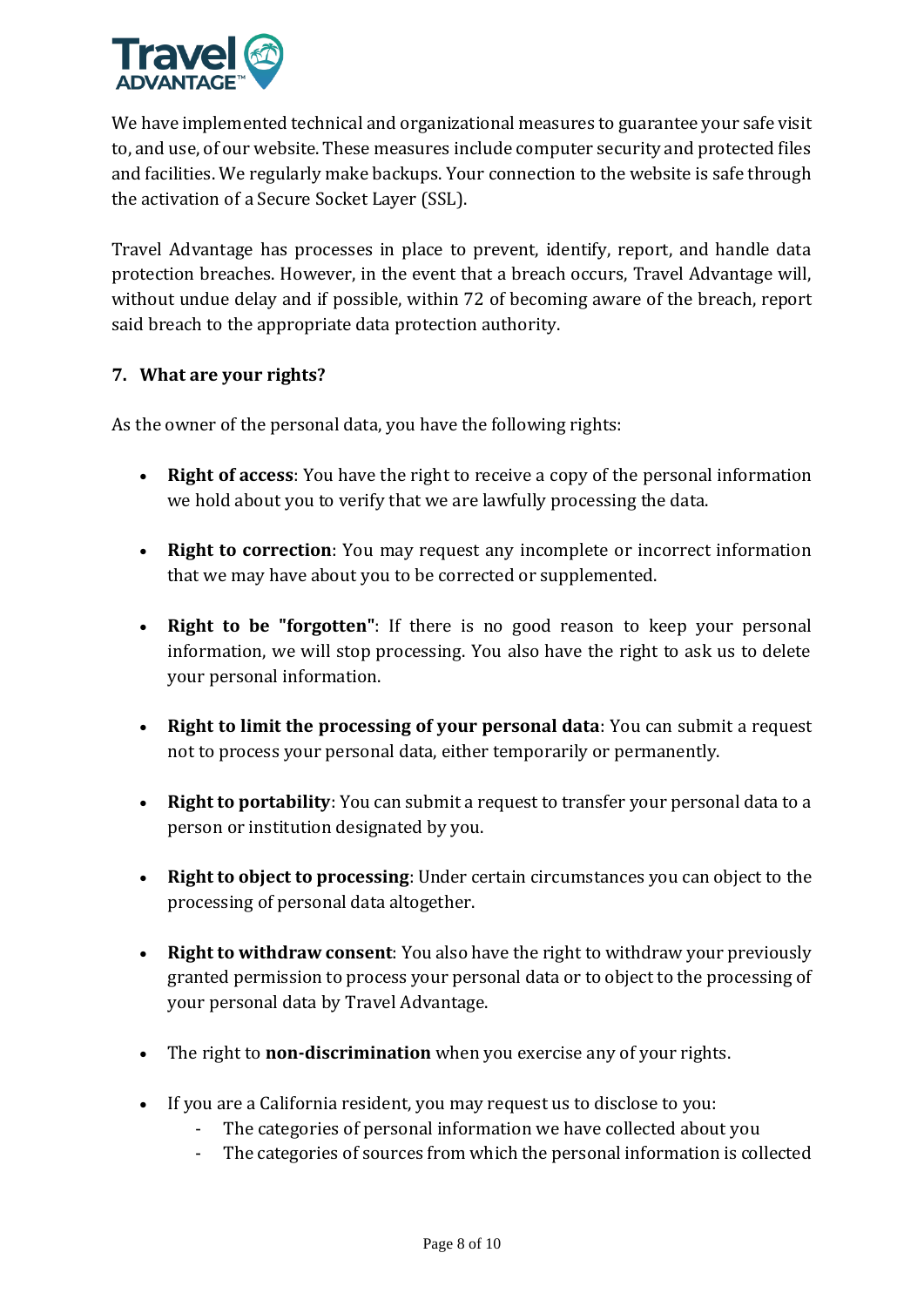

- The business or commercial purpose for collecting or selling your personal information
- The categories of third parties with whom we share personal information
- The specific pieces of personal information we have collected about you

Every request is subject to applicable law, which means that we may have to store the personal information.

If you want to exercise any of your rights as set out above, you can do so by contacting us at:

### [member@traveladvantage.com](mailto:member@traveladvantage.com)

We also want to remind you that you may always issue a complaint to the relevant Data Protection Authority if you have concerns about our processing of your personal data.

### **8. Minors**

We insist on not processing any personal data of children under the age of 18. We strongly encourage you to inform us if you have reason to believe we process the personal data of a minor. We will delete this personal data instantly.

### **9. External links**

Our website may display links to other websites when we believe that doing so will provide value to the viewer. Unless these other websites are affiliated with Travel Advantage, we are not responsible for the privacy policies that these other websites use, nor for its content and security. We advise you to inform yourself by reading the privacy policies on these websites.

### **10.Changes to this privacy policy**

We reserve the right to make changes to this Privacy Policy at any time. We will notify you when updates are made to give you an opportunity to withdraw previously given consent or to deny further use of your data. We may have to update the Privacy Policy in case of new developments, activities, online services or when applicable legislation changes. Your continued use of this website or our service and/or continued provision of information to us will be subject to the terms of the then-current Privacy Policy.

### **11.Questions or comments?**

If you still have any questions or comments after reading this Privacy Policy, or if you have any suggestions regarding its content, you can always contact us at: